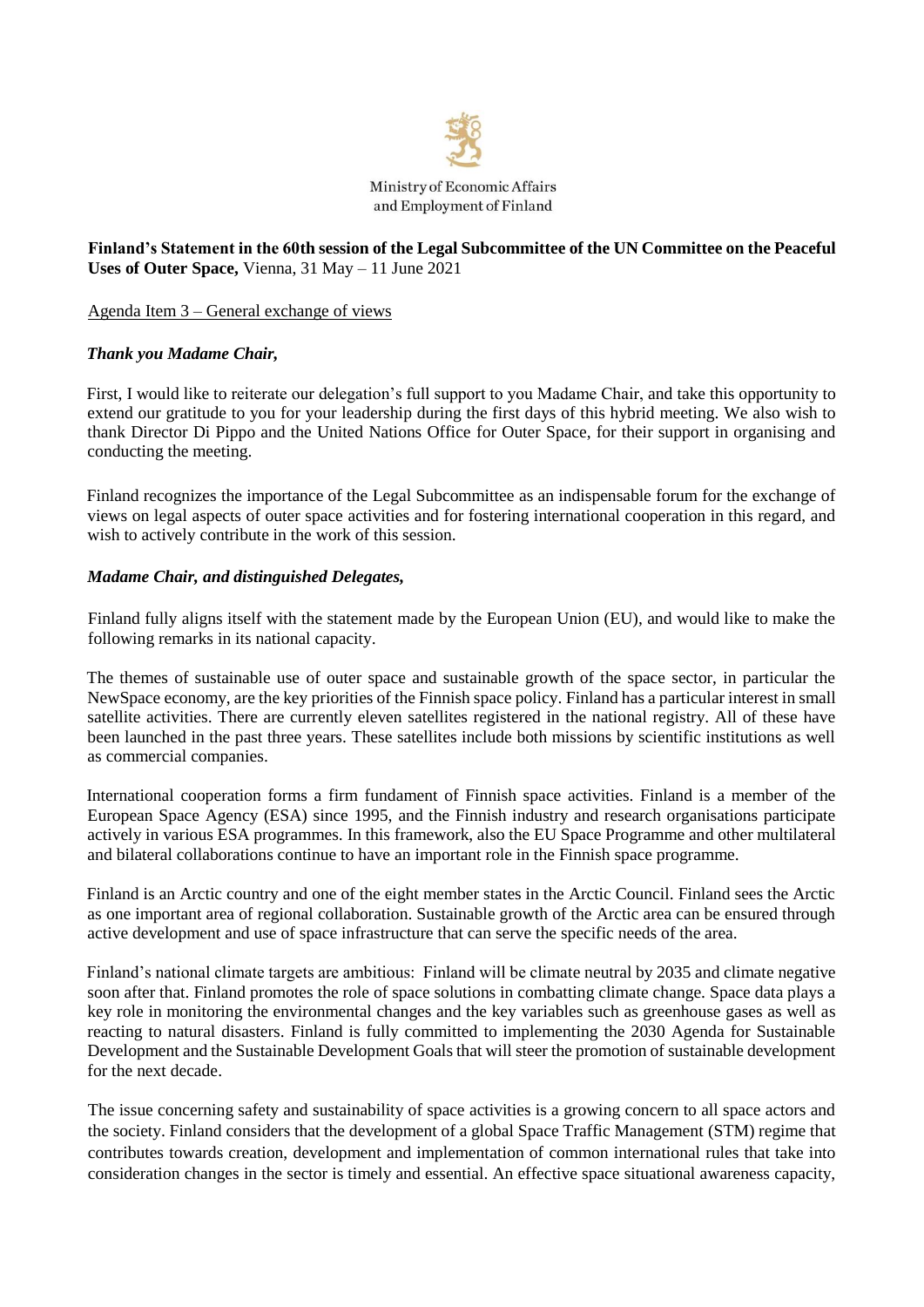including space weather, space surveillance and tracking and near earth objects capabilities, is vital in supporting these aims. Space Traffic Management is an interdisciplinary matter and encompasses regulatory, technical and operational elements at different levels. Finland considers that international cooperation, coordination, and information sharing with regards to all aspects of space activities is key to enable reaching the goals of both sustainable and safe use of outer space. We are pleased to see the progress in the European discussion on Space Traffic Management, furthered by the current, previous and next Presidencies of the Council of European Union and the common roadmap on the future process as discussed last week in the Competitiveness Council.

Finland welcomes the adoption of the preamble and 21 guidelines for the long-term sustainability of outer space activities by the Committee in 2019, and their subsequent endorsement by the General Assembly, with great appreciation. We are pleased to see that consensus was reached on the composition of the working group during the last session of the Scientific and Technical Subcommittee. Coupled with the NewSpace reality, the increased number of actors and objects, it means that the application, implementation and enforcement of the LTS guidelines and space debris mitigation measures at national level are in the key position to ensure the protection of the outer space environment, as well as the long-term sustainability of outer space activities. Finland has started to work with the national implementation of the adopted guidelines. In addition to practical implementation, we consider that it is important to engage in international discussion on policy and legal issues to support coherent development of the norms contained in the LTS guidelines through unified reporting practices on national implementation.

The Finnish Space Act that entered into force in 2018 establish an authorization and supervision process for national space activities as well as a national space object registry. The objective of the national legislation in addition to ensuring compliance with State's international obligations is to create a predictable and legally transparent environment for national space activities and to ensure the safety of the activities as well as the sustainable use of outer space. These are supported by inclusion of requirements for mitigation of space debris and minimizing adverse impacts of space missions to the Earth, atmosphere, and the outer space, in the law.

# *Madame Chair,*

Finland is of the opinion that exploration, exploitation and utilization of space resources are best to be coordinated at international, multilateral level for the peaceful and sustainable exploration and use of outer space, that is carried out in accordance with international law and in the benefit and interests of all States. Finland welcomes with appreciation the Scheduled Informal Consultations on the issue of Exploration, Exploitation and Utilization of Space Resources in ensuring meaningful and effective exchange among the member States of the Committee. We wish to thank the co-moderators, Andrzej Misztal and Steven Freeland, for their efforts, and wish to convey our support to this process during this session.

We consider it essential that as an outcome of these scheduled informal consultations the Legal Subcommittee establishes a Working Group on Space Resources at this year's session and without further delay. To that aim, Finland has initiated together with the German delegation a working paper. We wish that this contribution could on its part facilitate the discussion during the scheduled informal consultations. The working paper builds upon previous working papers submitted on the issue of space resources, which have been instrumental in advancing the debate on the establishment of a working group, notably the proposal by Belgium and Greece. We are very pleased that the delegations of Austria, Belgium, Czech Republic, Greece, Poland, Slovakia and Spain have joined to co-sponsor this initiative. We wish to actively engage with all delegations to find consensus on the establishment of the working group and related modalities such as methods of work, terms of reference and dedicated work plan, so that the working group can officially begin its work in 2022.

# *Finally, Madame Chair,*

Finland believes that the five United Nations treaties on outer, together with the UN General Assembly sets of principles as well as other related documents and resolutions adopted by the UN General Assembly, are the cornerstones of international space law. Finland believes that having binding guidance at international level